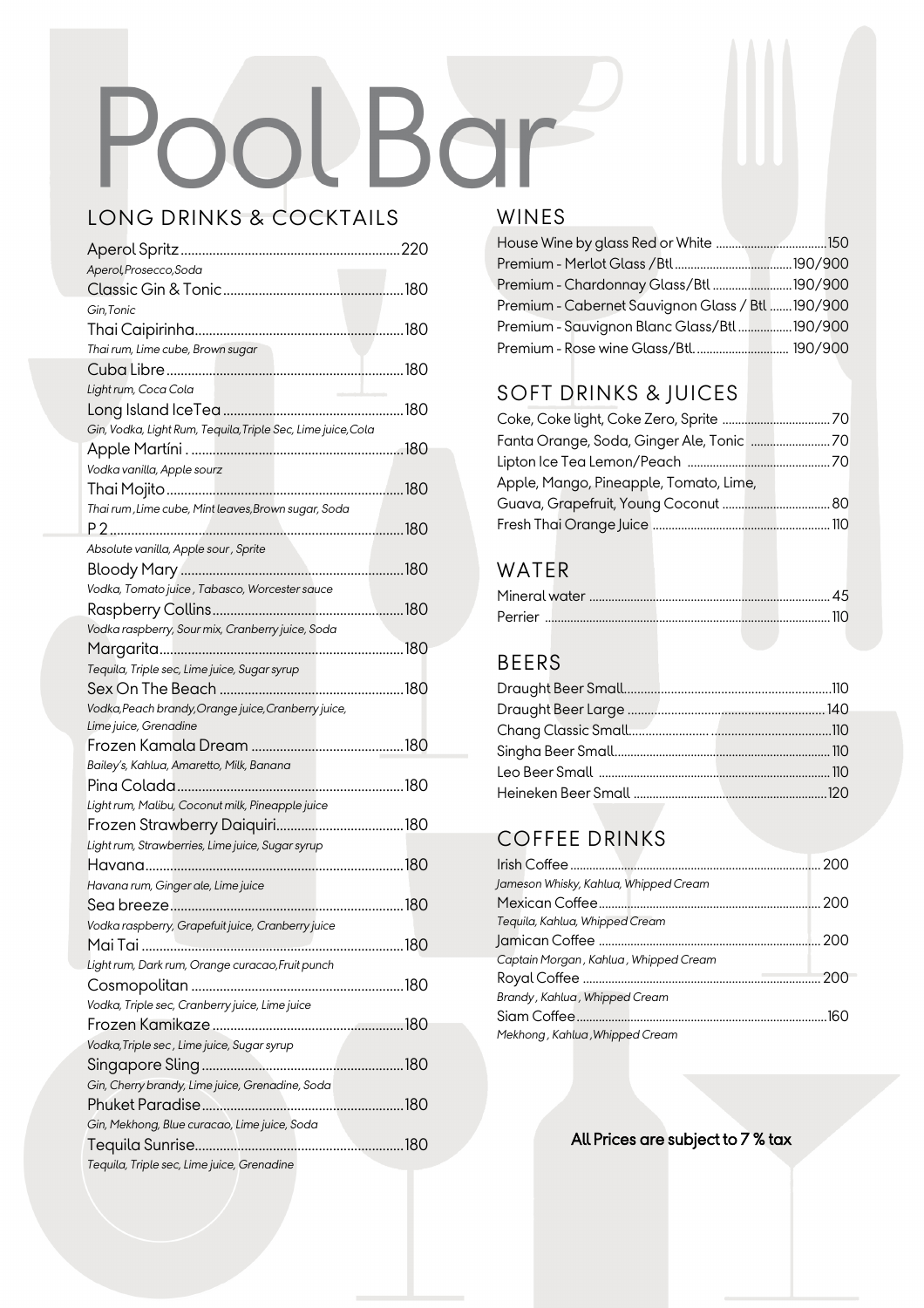# PoolBar

### SMOOTHIES

| Fresh Mango, Mango Flavour, Lime juice, Mint leaves            |  |
|----------------------------------------------------------------|--|
|                                                                |  |
| Strawberry Frozen, Strawberry flavour, Lime juice, Mint leaves |  |
|                                                                |  |
| Fresh banana, Banana flavour, Lime juice, Mint leaves          |  |
|                                                                |  |
| Lychee flavour, Lime juice, Mint leaves                        |  |
|                                                                |  |
| Raspberry flavour, Lime juice, Oranje juice, Mint leaves       |  |
|                                                                |  |
| Passion flavour, Lime juice, Mint leaves                       |  |
|                                                                |  |
| Lemon & Lime flavour, Lime juice, Mint leaves                  |  |

#### MILKSHAKES

#### FRUIT SHAKES

### COFFEE & TEA

| Cafe Latte / Cappuccino / Vienna coffee  100 |  |
|----------------------------------------------|--|
|                                              |  |
|                                              |  |
|                                              |  |
|                                              |  |

#### MOCKTAILS

| Sprite, Lime juice, Blue grenadine                    |  |
|-------------------------------------------------------|--|
|                                                       |  |
| Orange & Pineapple juice, Red grenadine               |  |
|                                                       |  |
| Guava juice, Lime juice, Sprite                       |  |
|                                                       |  |
| Pineapple juice, Coconut milk, Syrup                  |  |
|                                                       |  |
| Lime juice, Lime cube, Mint leaves, Brown sugar, Soda |  |

#### All Prices are subject to 7 % tax